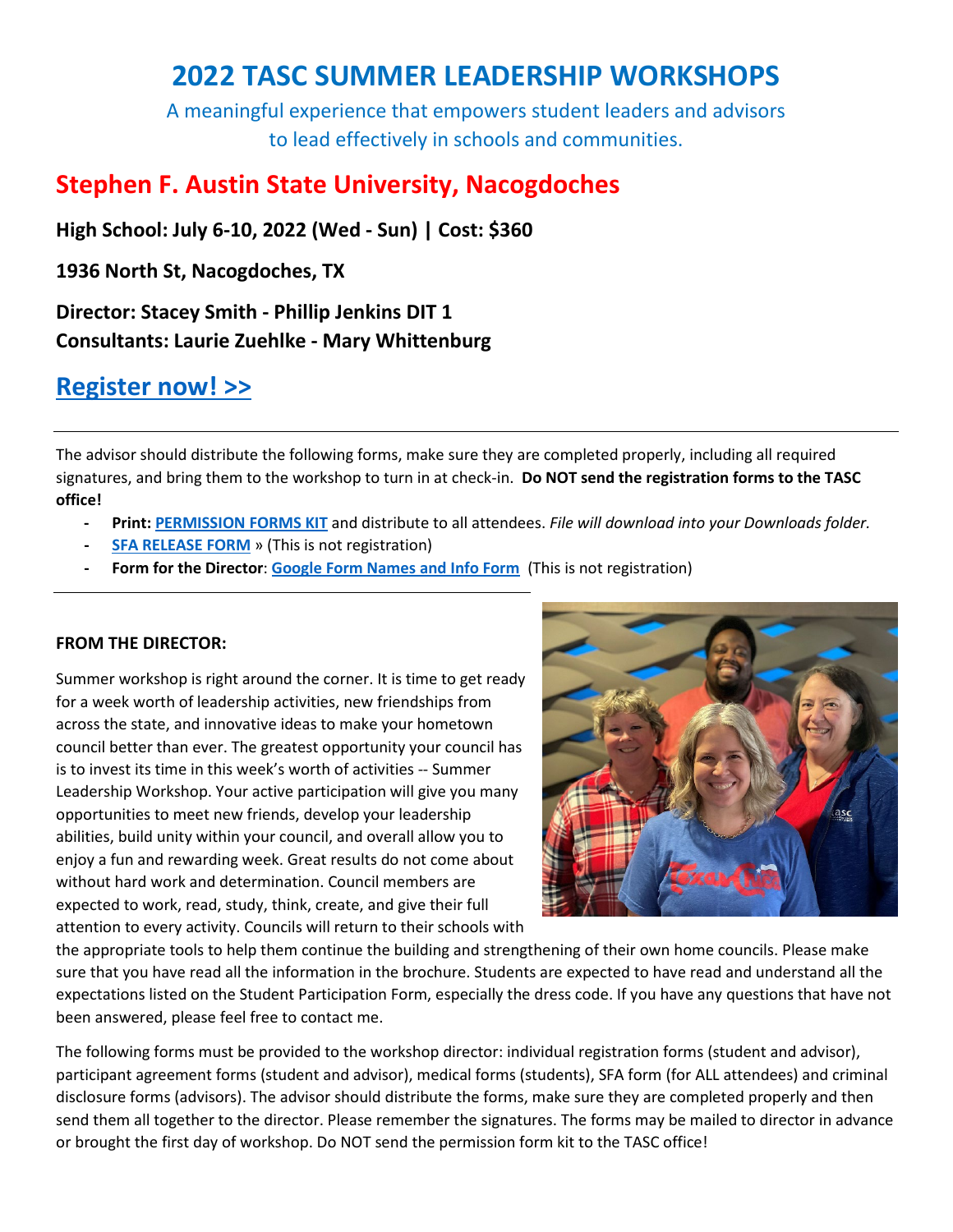## PAYMENT

Registration on the TASC website is your guarantee that all registered will attend the workshop and indicates your understanding that the council will be billed for all registered unless registration is cancelled via email with [lori@tassp.org](mailto:lori@tassp.org) at least one month prior to the first day of the workshop. Cancellations and refunds will be permitted until that date and must be made in writing via email to [lori@tassp.org.](mailto:lori@tassp.org) **No refunds or credits will be given for cancellations after the deadline (one month prior to the first day of workshop.) Refunds will not be provided for workshop no-shows, regardless of the situation.** Delegate substitutions may be made up to 10 days before the first day of the workshop. Any substitutes must be the same gender as the person they are replacing. Substitutions must be made with the workshop director.

### HOUSING

Students and adults will be roomed with their hometown council as much as possible. During the workshop, you will be expected to keep your room in order. You will be charged for damage to university property or loss of keys.

## DRESS CODE

The Texas Association of Student Councils (TASC) requires students and adults participating in a TASC event dress appropriately for that activity. Unless otherwise stated, event dress is casual, and projects a positive image at all times. Our dress code is set at a higher standard than school dress codes because we represent our association. Those attending TASC events must adhere to the following regulations:

## **TASC DRESS CODE:**

- All garments should meet the following standards:
	- o Be opaque (not see through);
	- $\circ$  Have sleeves (Garments with no sleeves may have a cover up added up to bring the garment into dress code.);
	- o Have a front and back;
	- o Fit at or cover the waistline;
	- o Not show cleavage or chest;
	- o Be no shorter than mid-thigh;
	- o Have no rips or holes above mid-thigh through which skin shows; and
	- o Not display or refer directly or indirectly to alcohol or alcoholic products, drugs or drug paraphernalia, tobacco or tobacco products, profanity, race, politics, violence, offensive language, gender, or sexuality;
	- o Shorts
		- **F** Are NOT permitted at TASC events held during the school year, but
		- Are permitted at summer programs and must be no shorter than mid-thigh.
	- $\circ$  Head coverings, except for medical or religious purposes, are not to be worn when inside a building.
- This dress code may be modified for performers or participants at specific TASC events*.* The costumes and times they may be worn must be approved by a conference committee/director.

This dress code may be modified for specific events. Advisors will be notified of any changes a minimum of two weeks prior to the event by the assigned TASC designee and are responsible for communicating with all their participants.

## CELL PHONES AND ELECTRONIC DEVICES

Neither TASC nor the University will be responsible for the loss of these items and suggest that students not bring expensive items to the workshop. Students and advisors who carry cell phones should not make nor accept calls during workshop activities.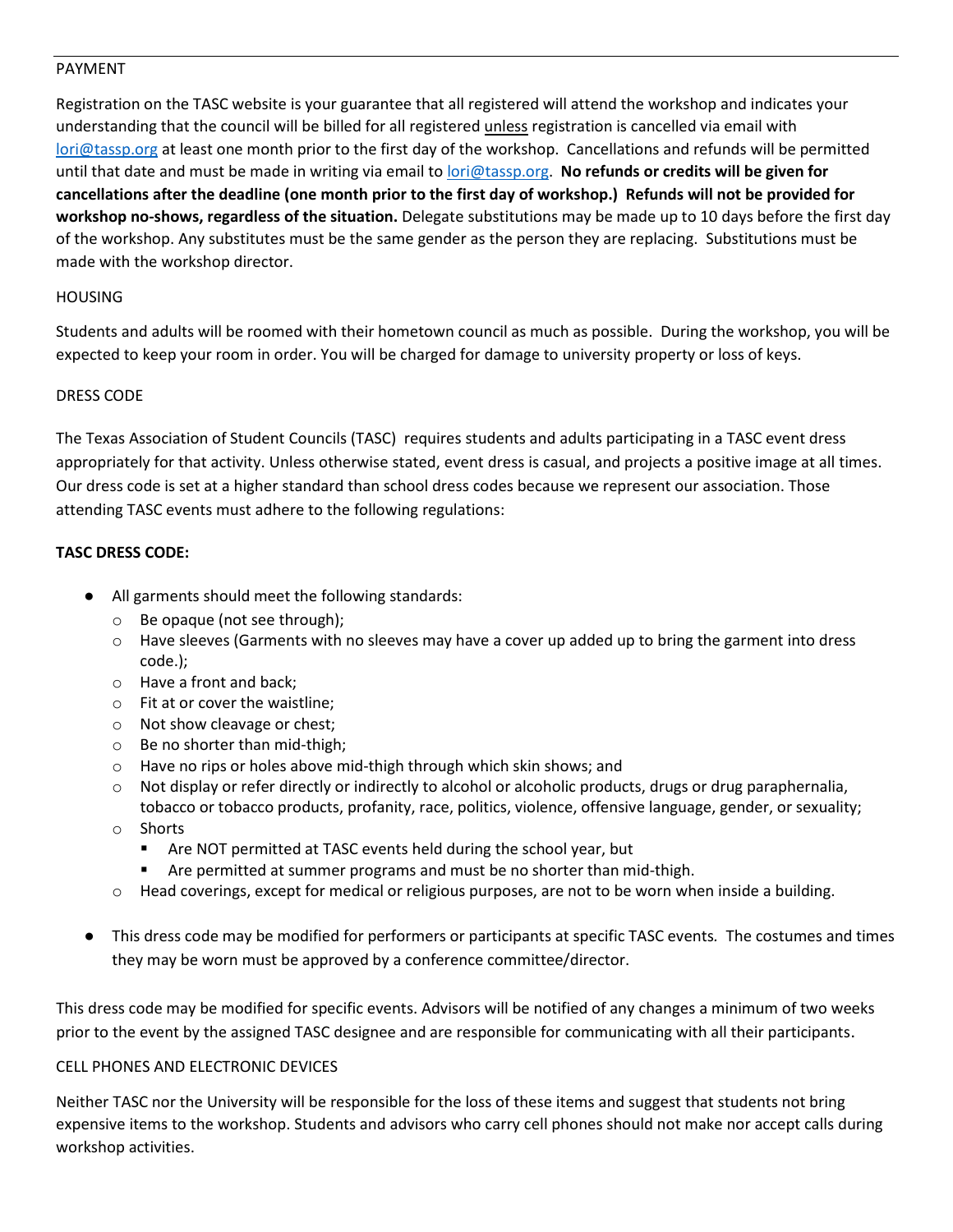### **ILLNESS**

Illnesses should be reported to the Director immediately through your hometown advisor or one of the deans. Medical release forms provided with this pre-registration packet are important to our efforts to provide you with medical assistance in the unlikely event of an emergency (make sure you have an extra copy for yourself). Please complete the release form and return it to your advisor with your registration form.

## CURFEW AND LIGHTS OUT

Dormitory doors will be locked at "lights out". Special events will cause lights to be out at a different time each night.

#### ILLEGAL SUBSTANCES

The use or possession of alcohol, tobacco or other illegal drugs is strictly prohibited. Any student found in the possession or under the influence of these substances will be sent home from the workshop without delay at the expense of the student, his/her parents or the student's school. School official/law enforcement will be contacted.

#### WORKSHOP SAFETY

Delegates are expected to respect the rights and safety of others. Weapons of any type are strictly prohibited at TASC functions. Any person found in the possession of an item used as weapon or exhibiting irresponsible behavior that endangers the health, safety, or welfare of him/herself or others will be sent home from the workshop without delay at the expense of the student, his/her parents or the student's school. School/law enforcement will be contacted.

#### ONSITE CHECK-IN

When you arrive at the University, you will go to the Lumberjack Landing between 11:00 and 1:30 p.m. to check in. When you arrive, you will be given your name badge, room assignment, and an expanded schedule. Name badges and wristbands must be worn at all times. There will be campus parking near the dorms. A parking permit will be issued at registration.

## WHAT TO BRING

Each student and advisor will need to bring linens from home as follows: extra-long twin sheets, blanket, towels, wash cloths, pillow and personal toiletries. Once you are assigned a room key, a \$45 charge will be made for each lost key. Lost keys should be reported immediately. There are no telephones in the dorm rooms. Don't forget about the Talent Show (real talent, please). Each room is equipped with a refrigerator and microwave. Students are welcome to bring snacks.

## ACHIEVEMENT NIGHT

As part of the workshop there will be an achievement night on Saturday, July 9. Gentlemen should wear khaki pants or slacks with a collared, button down shirt. Ladies attire should be of a modest length, and dress or top straps should be wide. No spaghetti straps. Sleeves are not required for ladies achievement night attire.